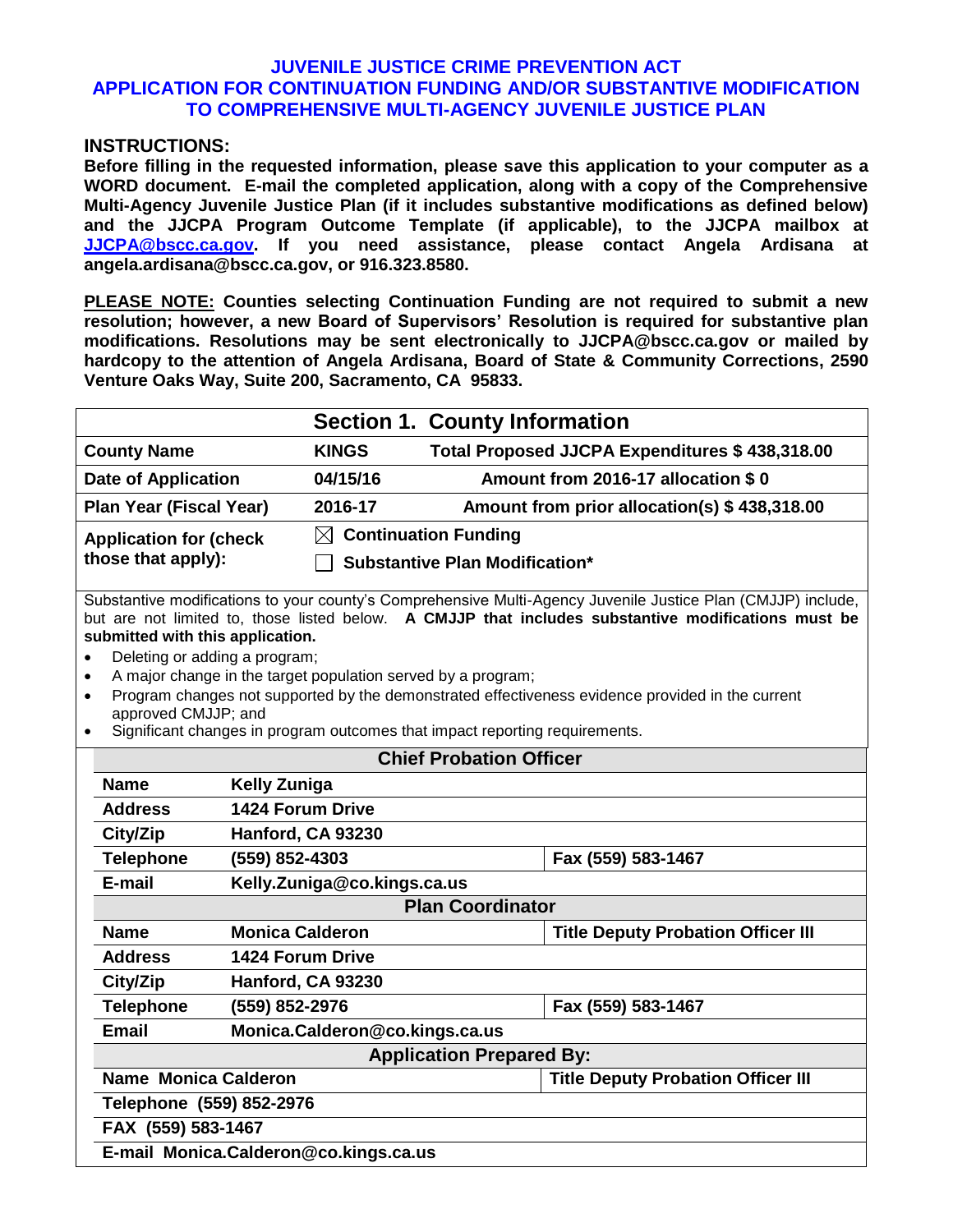| <b>Section 2. Juvenile Justice Coordinating Council (JJCC)</b>            |              |                |  |  |
|---------------------------------------------------------------------------|--------------|----------------|--|--|
| List any changes to your JJCC.* Check here if there have been no changes. |              |                |  |  |
| Name/Agency of those Added/Deleted                                        | <b>Added</b> | <b>Deleted</b> |  |  |
| Sanja Bugay /Human Services Agency                                        |              |                |  |  |
| <b>Peggy Montgomery/ Human Services Agency</b>                            |              |                |  |  |
| <b>Carlos Mestas/ Hanford Police Department</b>                           |              |                |  |  |
| <b>Parker Sever/ Hanford Police Department</b>                            |              |                |  |  |
|                                                                           |              |                |  |  |
|                                                                           |              |                |  |  |
|                                                                           |              |                |  |  |
|                                                                           |              |                |  |  |
|                                                                           |              |                |  |  |
|                                                                           |              |                |  |  |

\*Note: Section 749.22 of the Welfare and Institutions Code, Chapter 325, Statutes of 1998, mandates the following membership on the Juvenile Justice Coordinating Council. (Additional members may be added.)

"The coordinating councils shall, at a minimum, include the chief probation officer, as chair, and one representative each from the district attorney's office, the public defender's office, the sheriff's department, the board of supervisors, the department of social services, the department of mental health, a community-based drug and alcohol program, a city police department, the county office of education or a school district, and an atlarge community representative. In order to carry out its duties pursuant to this section, a coordinating council shall also include representatives from nonprofit community-based organizations providing services to minors."

## **Section 3. Plan Modification**

**Summarize proposed modifications to your plan with respect to each of the following:**

- I. Changes in law enforcement, probation, education, mental health, health, social services, drug and alcohol and other resources that specifically target at-risk juveniles, juvenile offenders and their families: N/A
- II. Changes in the prioritization of the neighborhoods, schools, and other areas in the community that face a significant public safety risk from juvenile crime: N/A
- III. Changes in the continuum of responses to juvenile crime and delinquency that demonstrate a collaborative and integrated approach for implementing swift, certain and graduated responses to at risk youth and juvenile offenders: N/A

## **Section 4. Modifications to Current Programs**

**Provide the name and other requested information for each current program proposed for modification. (Copy this section if more than three programs are to be modified.)**

#### **Program Name: N/A**

Proposed program modifications and reasons for change:

Changes to program outcomes, goals and/or outcome measures:

#### **Program Name: N/A**

Proposed program modifications and reasons for change:

Changes to program outcomes, goals and/or outcome measures:

### **Program Name: N/A**

Proposed program modifications and reasons for change:

Changes to program outcomes, goals and/or outcome measures: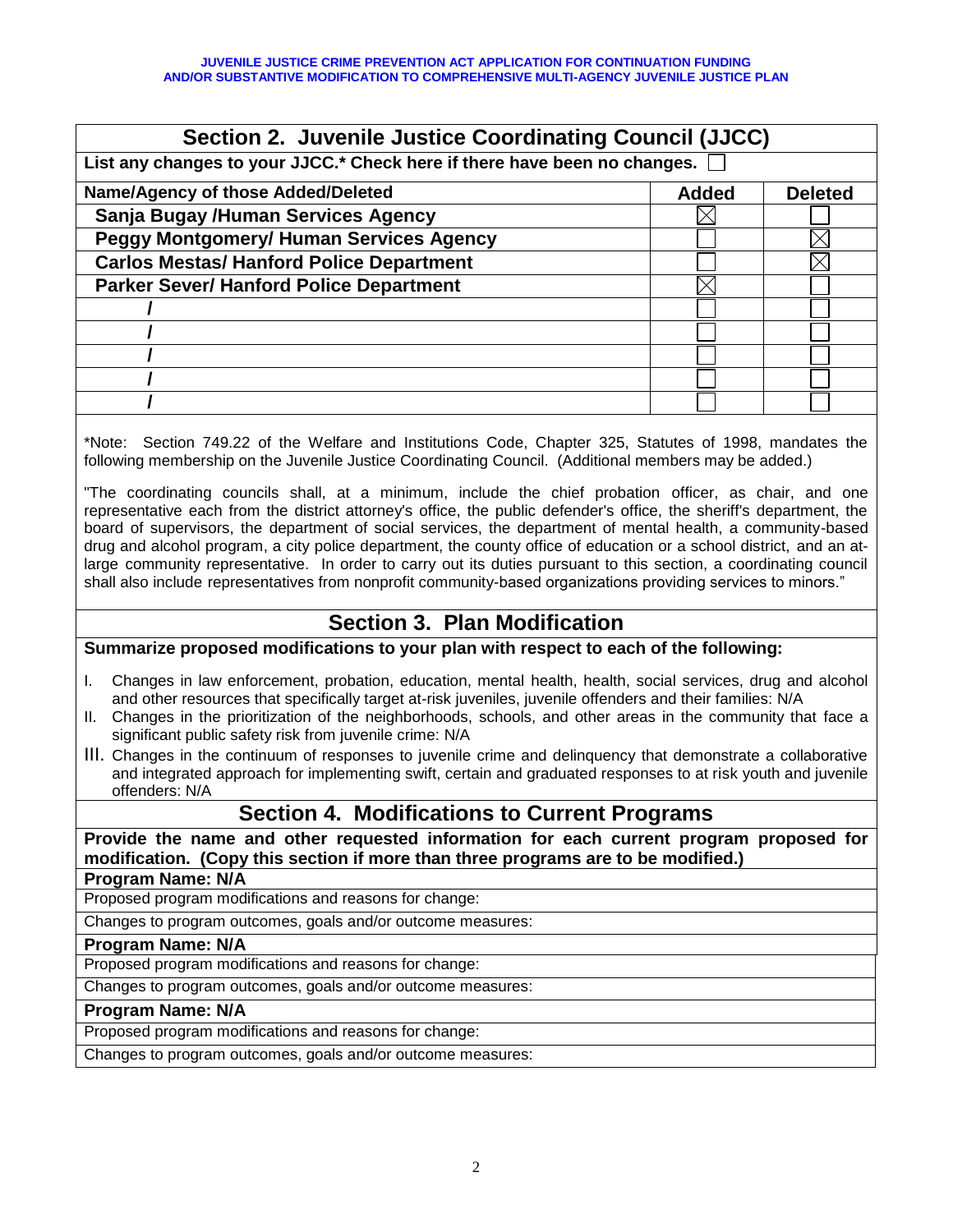| <b>Section 5. Added/Deleted Programs</b>                                                                                                                                                                                                                                                                                                                                                                                                                                                                                                                                                                                                                                                                                                                                                                                                                                                                                                                                                                                                                     |  |  |
|--------------------------------------------------------------------------------------------------------------------------------------------------------------------------------------------------------------------------------------------------------------------------------------------------------------------------------------------------------------------------------------------------------------------------------------------------------------------------------------------------------------------------------------------------------------------------------------------------------------------------------------------------------------------------------------------------------------------------------------------------------------------------------------------------------------------------------------------------------------------------------------------------------------------------------------------------------------------------------------------------------------------------------------------------------------|--|--|
| Provide all requested information for each program that will be added or deleted.                                                                                                                                                                                                                                                                                                                                                                                                                                                                                                                                                                                                                                                                                                                                                                                                                                                                                                                                                                            |  |  |
| Name(s) of Deleted Program(s) (if any): WHY-TRY                                                                                                                                                                                                                                                                                                                                                                                                                                                                                                                                                                                                                                                                                                                                                                                                                                                                                                                                                                                                              |  |  |
| II. Information for Added Program (Copy this section for each additional program to be added.)                                                                                                                                                                                                                                                                                                                                                                                                                                                                                                                                                                                                                                                                                                                                                                                                                                                                                                                                                               |  |  |
| Program Name: Aggression Replacement Training (A.R.T.)<br>А.                                                                                                                                                                                                                                                                                                                                                                                                                                                                                                                                                                                                                                                                                                                                                                                                                                                                                                                                                                                                 |  |  |
| Target Population: Kindergarten - 12 <sup>th</sup> grade<br>В.                                                                                                                                                                                                                                                                                                                                                                                                                                                                                                                                                                                                                                                                                                                                                                                                                                                                                                                                                                                               |  |  |
| $\overline{\text{C}}$ .<br>Estimated Annual Number of Clients Served: 300                                                                                                                                                                                                                                                                                                                                                                                                                                                                                                                                                                                                                                                                                                                                                                                                                                                                                                                                                                                    |  |  |
| Program Category: (check all that Apply)<br>D.                                                                                                                                                                                                                                                                                                                                                                                                                                                                                                                                                                                                                                                                                                                                                                                                                                                                                                                                                                                                               |  |  |
| ⊠<br>$\boxtimes$ Intervention<br>$\boxtimes$ Suppression<br>Prevention<br>Incapacitation                                                                                                                                                                                                                                                                                                                                                                                                                                                                                                                                                                                                                                                                                                                                                                                                                                                                                                                                                                     |  |  |
| Describe the program's goals, youth who will be served, and services they will receive. The program will<br>Ε.<br>provide crime prevention curriculum to students deemed at risk by their school administrators. The goals are to<br>lower aggression by teaching anger management coping skills to the students, where the objective will be to<br>lower crimes at school campuses that require law enforcement intervention.                                                                                                                                                                                                                                                                                                                                                                                                                                                                                                                                                                                                                               |  |  |
| Describe the collaborations that will occur with other agencies. The Kings County Probation Department<br>F.<br>FAVOR unit will teach the A.R.T. curriculum at several school sites for multiple districts in Kings County.                                                                                                                                                                                                                                                                                                                                                                                                                                                                                                                                                                                                                                                                                                                                                                                                                                  |  |  |
| Describe the basis upon which the program, or elements thereof, have been demonstrated to be effective<br>G.<br>in reducing juvenile crime and/or delinquency (a pre-requisite for program approval). A.R.T is an evidence<br>based program with a cognitive behavioral intervention approach that helps children and adolescents improve<br>social skill competence, moral reasoning, anger management and reduces aggressive behavior. A.R.T has<br>proven to be successful at producing positive behavior and reducing aggressive and delinquent behaviors for<br>the past three decades based on rigorous studies conducted in several states. The program uses a three-part<br>multi-model approach that targets behavior emotions and cognitive intervention. Sound theory and research of<br>behavior modules is an essential component imbedded in the curriculum which is provided to the facilitators of<br>the A.R.T. Program. A.R.T is currently a model program for the United States Office of Juvenile Justice and<br>Delinquency Prevention. |  |  |
| Describe the nature and time frame(s) for implementation of the major program components.<br>Η.<br>The<br>program curriculum will be thought for 10 weeks, which consists of meeting with the students in a group setting<br>for an hour long session.                                                                                                                                                                                                                                                                                                                                                                                                                                                                                                                                                                                                                                                                                                                                                                                                       |  |  |
| State law requires that the following outcomes be assessed for approved programs: arrest rate, rate of<br>successful completion of probation, incarceration rate, probation violation rate, rates of completion of<br>restitution and court-ordered community service, and annual per capita program costs. For added<br>programs only, go to the "Juvenile Justice Crime Prevention Act Outcome Template" to provide the<br>required information for these outcomes and any additional outcomes that will be used to assess the<br>achievements of program participants. Email the completed template with this application.                                                                                                                                                                                                                                                                                                                                                                                                                                |  |  |
| <b>Section 6. Program Budgets</b>                                                                                                                                                                                                                                                                                                                                                                                                                                                                                                                                                                                                                                                                                                                                                                                                                                                                                                                                                                                                                            |  |  |
| Using the following templates, provide the current and proposed budget for each funded<br>program. Copy these templates if more than one program is proposed for funding.                                                                                                                                                                                                                                                                                                                                                                                                                                                                                                                                                                                                                                                                                                                                                                                                                                                                                    |  |  |
| Program Name: Kings County Probation Department FAVOR program                                                                                                                                                                                                                                                                                                                                                                                                                                                                                                                                                                                                                                                                                                                                                                                                                                                                                                                                                                                                |  |  |

| <b>Current Budget</b>                                             | <b>State Funds</b> | <b>Interest</b> | <b>Non-JJCPA</b><br><b>Funds</b> |
|-------------------------------------------------------------------|--------------------|-----------------|----------------------------------|
| <b>Salaries and Benefits</b>                                      | \$375,502.00       | \$              |                                  |
| <b>Services and Supplies</b>                                      | \$67,464.00        | \$              |                                  |
| <b>Professional Services</b>                                      |                    | S               |                                  |
| <b>Community-Based Organizations</b>                              | S                  | S               |                                  |
| <b>Fixed Assets/Equipment</b>                                     | \$                 | \$              |                                  |
| Administrative Overhead (Maximum = 0.5% of State<br><b>Funds)</b> | \$                 | \$              |                                  |
| <b>Other</b>                                                      |                    | \$1,400.00      |                                  |
| <b>Fund Totals</b>                                                | \$442,966.00       | \$              | S                                |